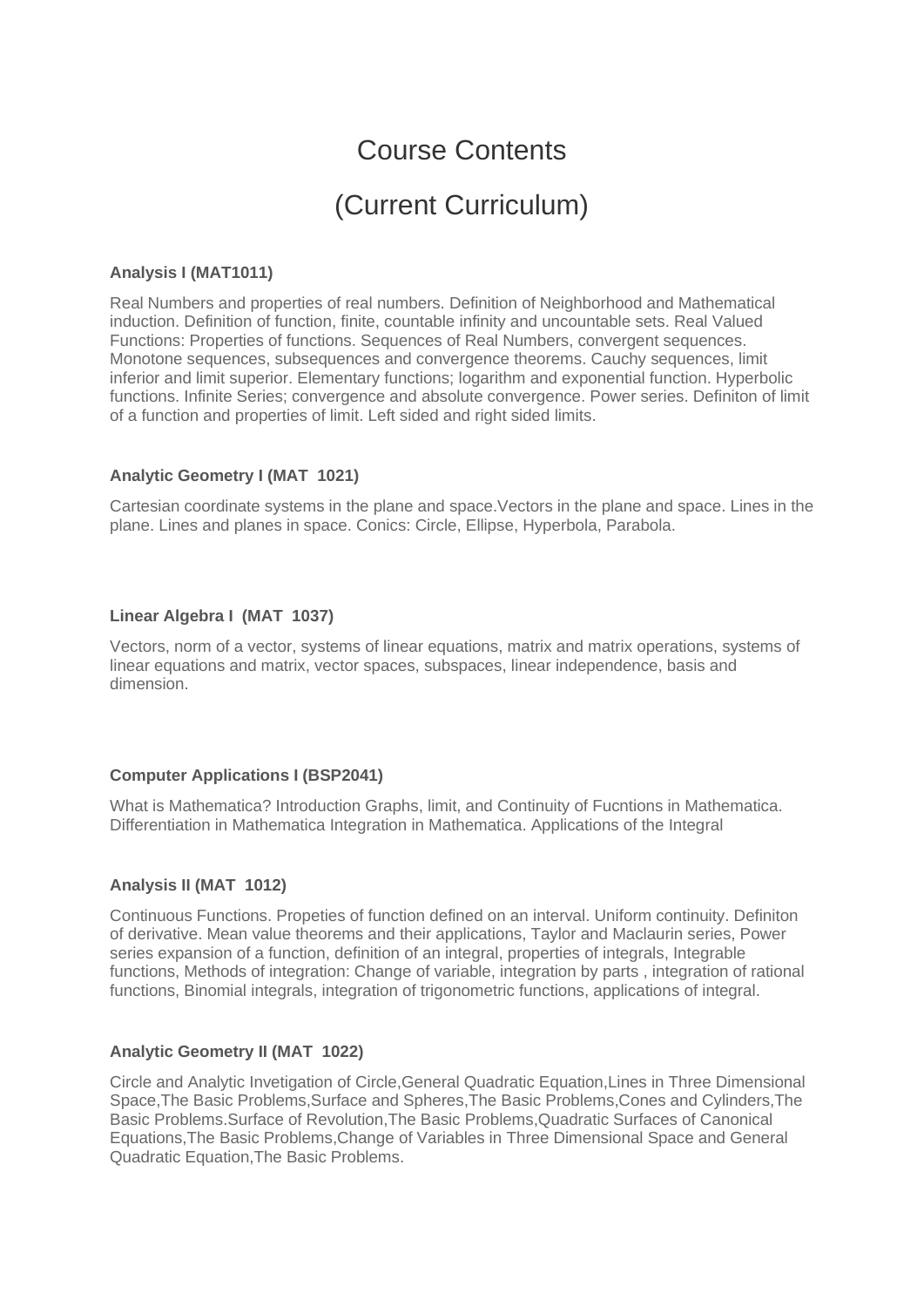# **Linear Algebra II (MAT 1038)**

Inner product, orthogonality in inner product, Gram-Schmidt process, determinants, cramer rule, eigenvalues and eigenvectors, diagonalization and matrix operations, linear transformation, change of basis.

#### **Computer Applications II (BSP 2042)**

Introduction to Differential equations in Mathematica Infinite series in Mathematica Calculus of vector valued functions in Mathematica Differentiation in several variables in Mathematica Multiple Integration in Mathematica Line and surface integrals in Mathematica Fundamental Theorems of vector analysis in Mathematica

# **History of Atatürk's Principles and Reforms I (ATA 121)**

General condition of the Ottoman Empire; General appearances of main European states before World War I; Relationship with Turkey and Europe, East Question, wars in 1911-1913; World War I, the position of the Ottoman Empire in World War I, fronts; Fronts, Dardanells Wars and its effects, partition plans on Empire during the World War I; Brest-Litowsk Treaty, principles of Wilson, other treaties with Bulgaria, Ottoman Empire, Germany and Austurian-Hungary states; Peace Summit in Paris, end of the World War I, economical condition of Ottoman Empire and laborer movements Mondros Armistice, minorities, the state of Ottoman army, cabinets, occupation of Smyrna; The beginning of the new period and Mustafa Kemal Ataturk, congresses, national assembly in Ankara; Fronts in independency wars, economical resources; Abrogation of regency, Lousanne Treaty and its importance, National Economic Congress, the foundation of parties, the announcement of Republic; The acceptance of secular law, social and cultural reforms, economical improvements, secular education and science; Principles of Ataturk and Turkish Republic, its content and concept.

# **Turkish Language I (TRD121)**

Perspectives on reality: the mechanist and universalist view of reality Development of Philosophical Ideas since Descartes Classical Physics: The Newtonian conception of the world Determinism, the logical structure of Newtonian mechanics Copenhagen interpretation of quantum theory Modern Physics: space, time and motion, Relativity Language and Reality in Modern Physics The Role of Modern Physics in the Present Development of Human Thinking; general evaluation of the course

#### **Foreign Language I (English) (YDZI121)**

Verb to be, possessive adjectives,guestions and negatives, present simple social expressions informal letter, there is , there are , how many , how much , this , that, directions, prepositions of place , some,any,these,those,linking words, can, can't,could, couldn't, formal letter, past simple regular verbs, irregular verbs, silent letters, special occasions take part in the content of subject.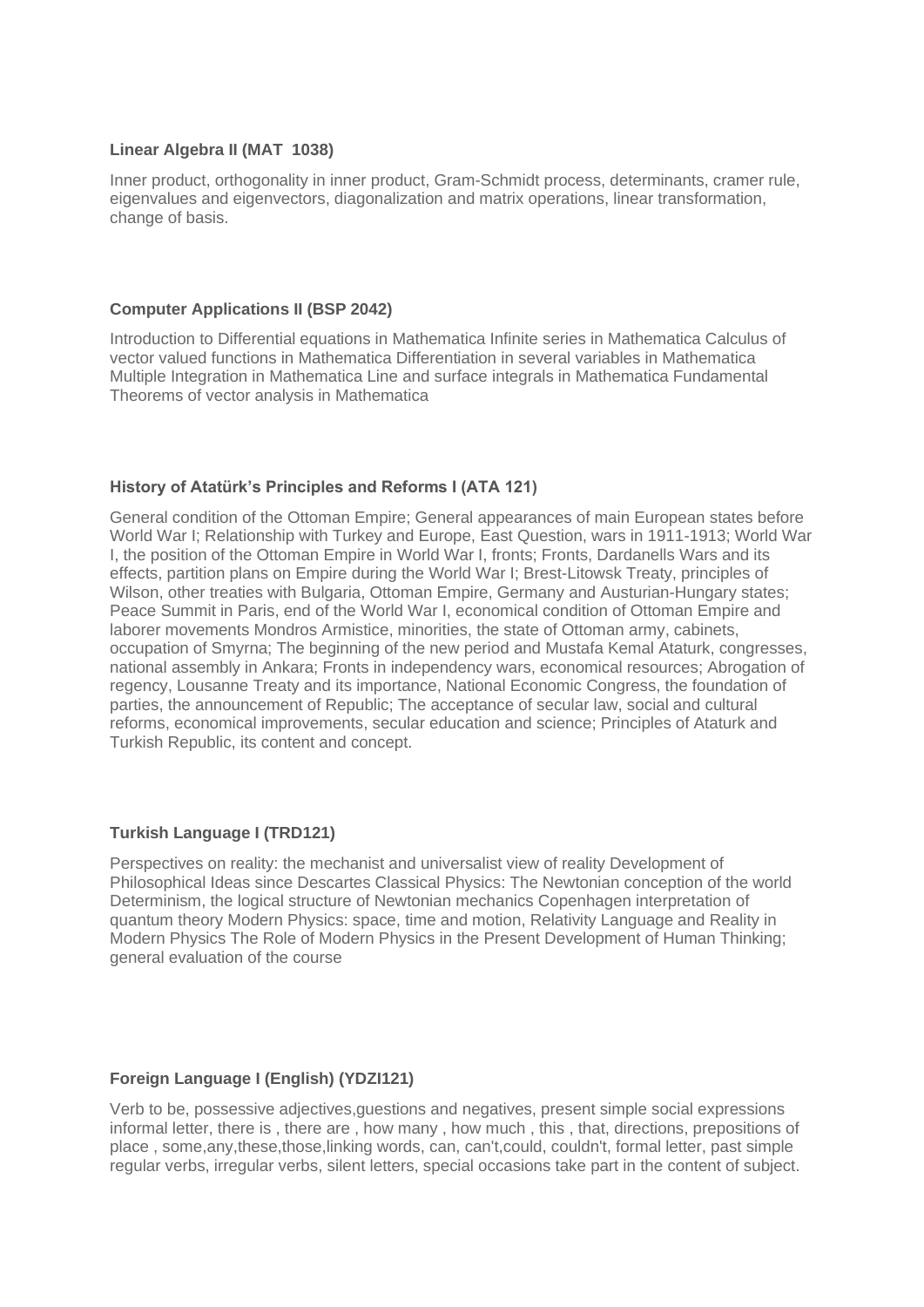# **History of Atatürk's Principles and Reforms II (ATA 122)**

Turkish revolution and basic characteristics of Turkish revolution; The other revolutions that effected Turkish revolution; The aim of Turkish revolution: Democratic Law State; Establishment of secular Turkish secular law system; Establishment of Turkish secular education system Reconstruction of Turkish economy, national economic and globalization; Novelties that made the Turkish society contemporary General quality of Kemalist principles and republicanism; Nationalism; Etatism and Populism; Secularism; Revolutionism; Criticisms against Kemalist ideology and answers to them

# **Turkish Language II (TRD122)**

Types of oral expression, kind of written expression.science research methods. How a book is to occur.

# **Foreign Language II (English) (YDZI122)**

Past simple tense, count and uncount nouns, comparatives and superlatives, present continuous tense, going to, question forms, present perfect tense, ever and never, just and yet, present perfect and simple past tense

# **Physic I (FZK1001)**

Vectors; motion in one and two dimensions; Newton's first law and inertial frames; Newton's second and third law; circular motion and other applications of Newton's laws; work and energy; potential energy and conservation of energy; linear momentum and collisions; kinematics of a rigid body; rolling motion, angular momentum and torque; static equilibrium and elasticity.

# **Physic II (FZK1002)**

Electric fields; electric potential; capacitance and dielectrics; current and resistance; direct current circuits; magnetic fields; sources of the magnetic fields; faradays's law; inductance; alternating current circuits; RLC circuits; electromagnetic waves.

# **Analysis III (MAT 2011)**

Sequences and series of functions, Pointwise and Uniform Convergence, Power Series, Taylor Series, Fourier Series, Improper Integrals

# **Introduction to Number Theory (MAT2021)**

Integers, divisibility, prime numbers, modular aritmetic, linear congruences, polynomial congruences, primitive roots, quadratic residues, quadratic equation, arithmetic function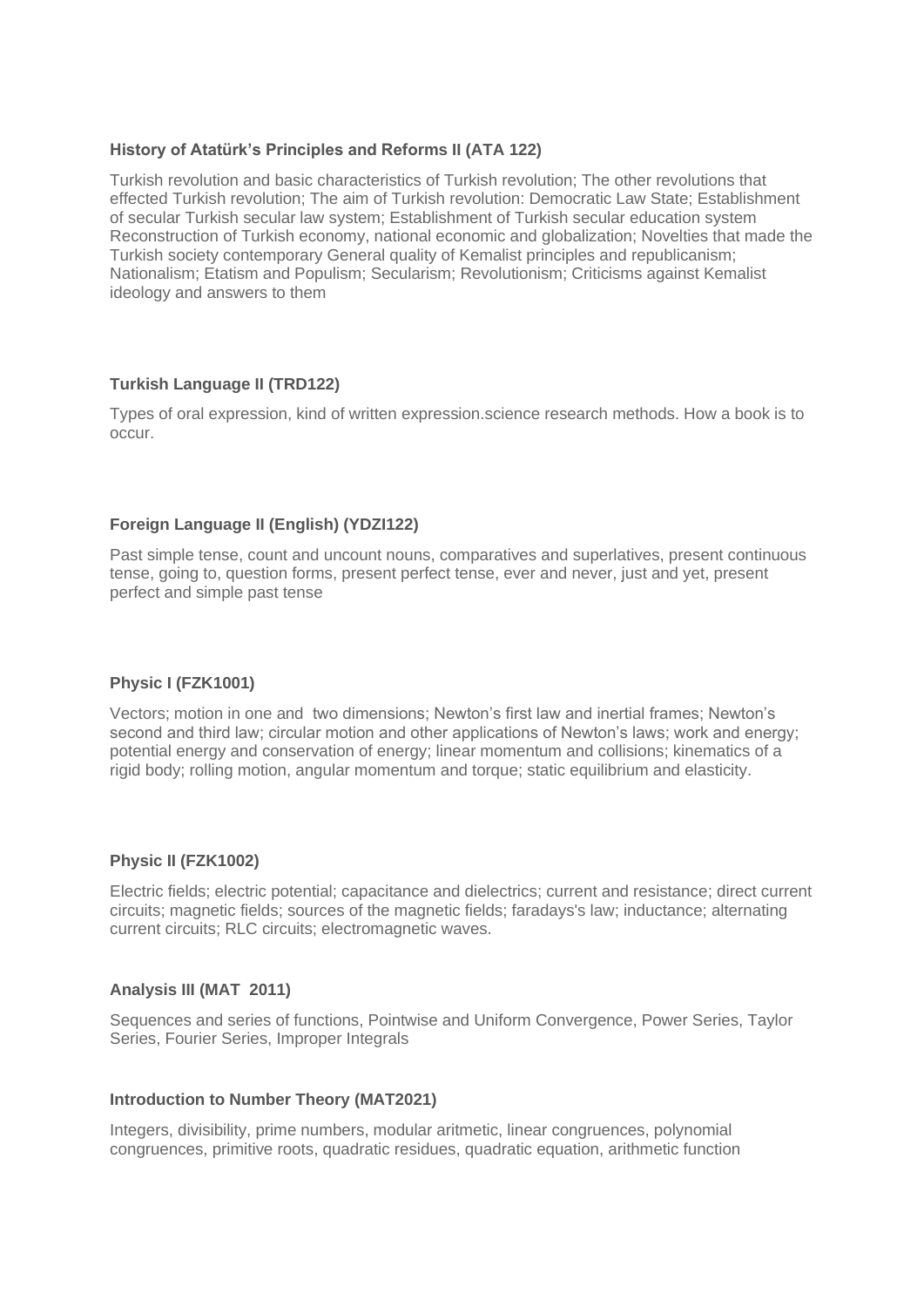# **Differantial Equations I (MAT 2031)**

Introduction to Ordinary Differential Equations. Methods of Solutions of First Order Equations. Graphical Solution. Exact differential Equations. Equations Made Exact by a Suitable Integrating Factor. Linear Equations of the First Order. Bernoulli and Riccati Differential Equations. Second Order Equations Solvable by First Order Methods. Linear Differential Equations. Linear Homogen Equations. Solution of Linear Homogeneous Differential Equations of Second Order with Constant Coefficients. Reduction of Order. Linear Nonhomogeneous Equations. Methods of Solutions of Linear Nonhomogeneous Equations. Solution of Cauchy - Euler Equations.

# **Differential Geometry I (MAT 3033)**

Euclidean Space, Tangent Vectors, Directional Derivatives, Curves in Euclidean Space,1-Forms, Differential Forms, Mappings, Dot Product, Curves, The Frenet Formulas, The Frenet Formulas, Arbitrary Speed Curves, Covariant Derivatives, Frame Fields, Special Curves.

#### **Matrix Theory (MAT 3024)**

Gauss Elimination and Inverse Substitution. Nonsingular Systems of Initial Basic Submatrices. Methods of Factorizations. Lower, Upper Envelops and Band Matrices, Matrix Norms, Iterative Methods. Inverses of Matrices and Determinants, Determination of Eigenvalues and Eigenvectors.

# **Analysis IV (MAT 2012)**

Functions of Several Variables, Limit, Continuity, Partial Derivatives , Chain Rule, maximum and Minimum Values of Functions of Two Variables, Differential, Exact Differential, Directional Derivatives, Lagrange Multipliers, Implicit Functions and Implicit Functions Theorem, Inverse Functions and Inverse Function Theorem, Curves, Multiple Integrals, Fubini's Theorem, Area and Volumes, Line Integrals, Green's Theorem

#### **Abstract Algebra I (MAT 3021)**

Groups, Symmetric groups, Subgroups, Cyclic Groups, remaining Class and Lagrange's Theorem, Normal Subgroups, Quotient Groups, Homomorphisms and isomorfhisms, Isomorphism theorems and conjugate Element, Direct Products, Cauchy's Theorem and p-groups

#### **Differential Equations II (MAT 2032)**

Series Solution of Differential Equations. Power Series. Analytic Coefficients Linear Equations.Singular points. Solutions in Singular point. Real and different exponents.Real and equal exponents. Bessel differential equations. Infinitiy point.Properties of Bessel functions. Systems of differential equations First order equation systems. Eleminasyon Method. Matrix Differential Equation Systems. Equations with constant coefficients. Equations with variable coefficients. Higer Order Equation Systems. Laplace transformation. Properties. Inverse transformation. Convolution Theorem. Solution of differantiel equation by Laplace transformation.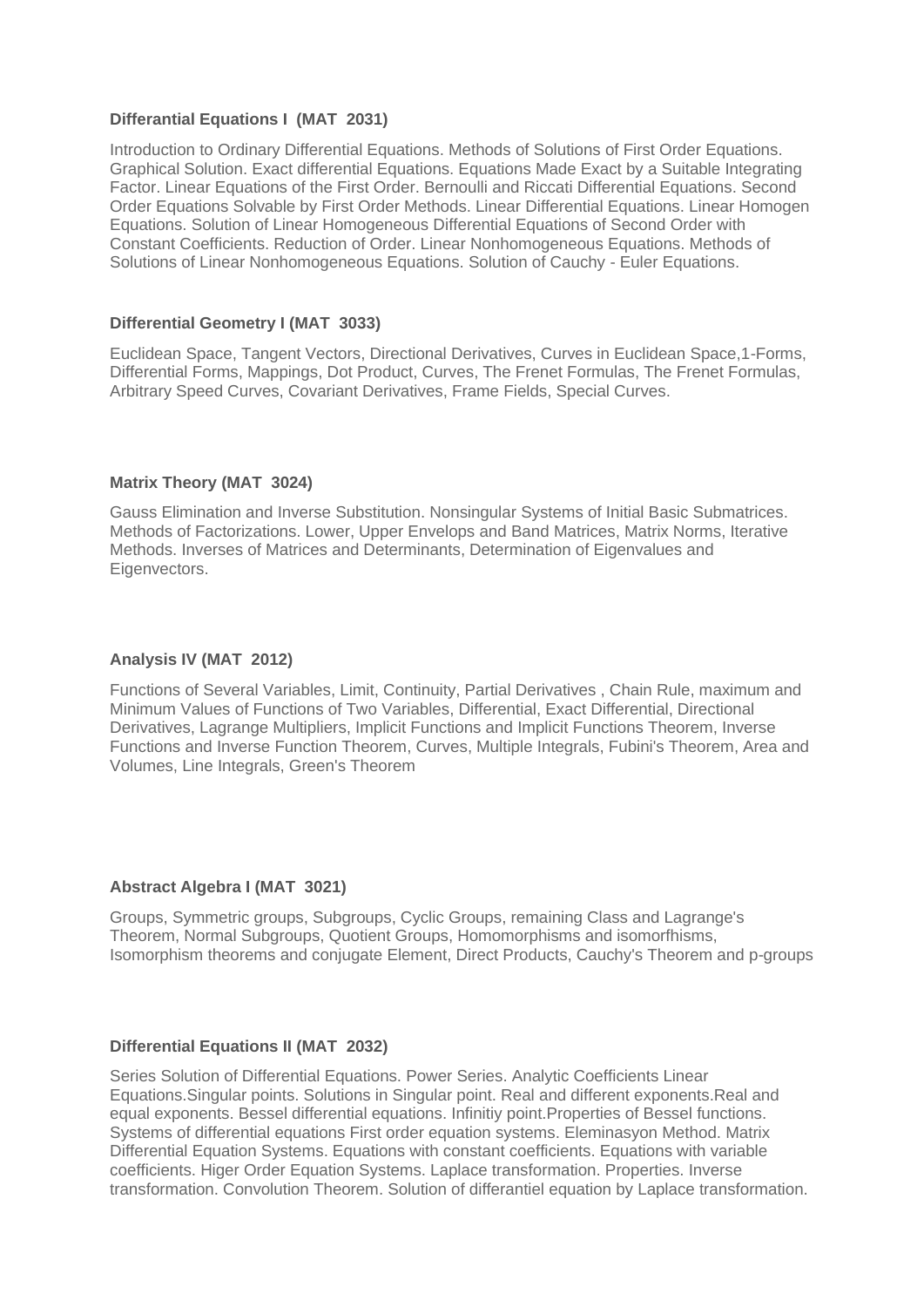# **Differential Geometry II (MAT 3034)**

Covariant Derivatives,Connection Forms,The Structural Equations,Surfaces on Euclidean Space,Patch Computations,Differentiable Functions and Tangent Vectors,Differential Forms on a Surface,The Shape Operator of Surface,Normal Curvature,Gaussian Curvature,Computational Techniques,Special Curves in a Surface,Ruled surface,Surfaces of Revolution.

# **Complex Function Theory I ( MAT 3013)**

Complex Numbers, Complex Functions, Limit and Continuity, Complex Derivative, Cauchy-Riemann Equations, Analytic Functions, Harmonic Functions, Elementary Functions, Cauchy's Integral and Derivative Formula, Liouville's Theorem, The Fundamental Theorem of Algebra, Morera's Theorem, Maximum and Minimum Modulus Principle, Zeros and Singular Points of Analytic Functions, The Residue Theorem and Applications

# **Abstract Algebra II (MAT 3022)**

Rings, Subrings, Ideals, Homomorphisms, Isomorphisms, Theorems of Isomorphism, Field of fractions, Polynomial rings, Arithmetic in Rings, Unique factorization rings, Prime ideals, Maximal ideals, Primary ideals

# **Partial Differantial Equations (MAT 4061)**

General definitions. Surfaces and Curves in three dimensions. One Parameter and Two Parameter Systems of Surfaces. Methods of Solutions of dx/P=dy/Q=dz/R Orthogonal Trajectories of a System of Curves on a Surface. Pfaffian Differantial Forms and Equations. Partial Differantial Equations of The First Order. Cauchy's Method of Caracteristics , Lagrange and Charpit's Method. Special Types of First Order Equations. Solutions Satisfying Given Conditions. Partial Differantial Equations of The Second Order. Reduce the Two Dimensional Equation to Canonical Form. Hyperbolic, Parabolic and Elliptic Equations. Fourier's Solutions. Wawe Equation and Diffision Equation.

# **Introduction to Numerical Analysis (MAT 3016)**

Numerical Error Sources, Error Analysis for Linear Systems, Classifications of Numbers, Methods for Findings Fixed Points, Methods for Findings the Roots of Functions of One Variable, Order of Convergence and Methods for Accelerating Convergence, Methods of Solutions for Nonlinear Systems.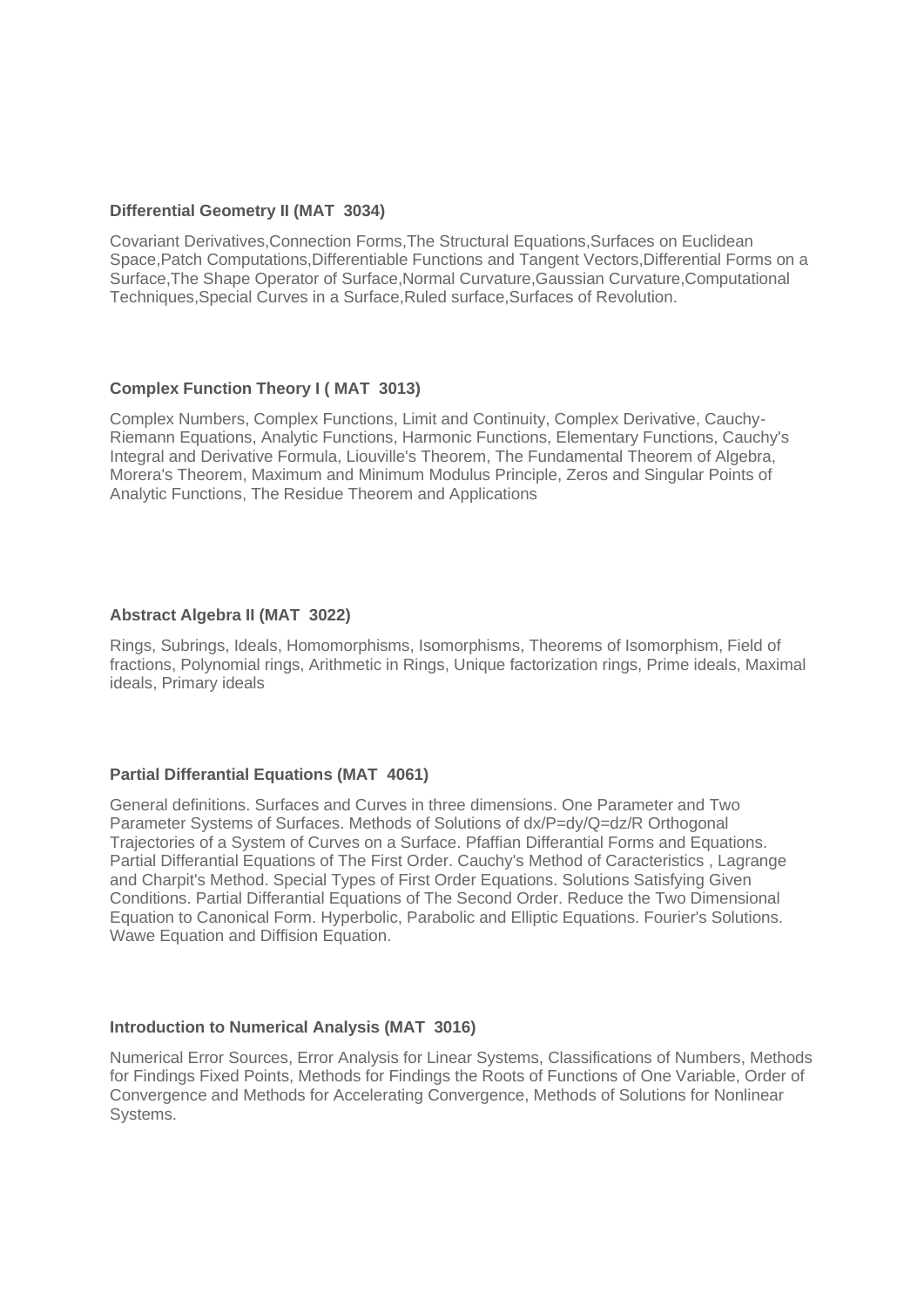# **Complex Function Theory II (MAT 3014)**

Complex Series, Complex Power Series, Taylor Series, Laurent Series, Infinite Product, Weierstrass's Theorems, Mittag-Leffler's Theorem, Special Functions; Complex Gamma, Beta and Riemann-Zeta Functions, Conformal Mappings, Mobiüs Mappings, Automorphisms of Disc and the Plane

# **Numerical Analysis (MAT 3016)**

Numerical Integration and Differentiation. Initial Value Problems for Ordinary Differenrial Equations. Boundary Value Problems for Ordinary Differenrial Equations.

#### **Probability (MAT 2052)**

Set Theory, Permutation-Combination-Binomial, Probability Axioms, Intermittent and Continuous Random Variables, Distributions, Moment and Moment Derivative Functions

#### **Topology I ( MAT 4013**)

Basic Notions Concerning Sets. Basic Set Operations, Indexed Sets. Relations, Equivalence Relations. Defining A function, Inverse Functions and Inverse Images. Finite and Infinite Sets, Countable Sets. Topological Spaces. Way of Generating A Topology. Closed Sets, Topologies Induced by Functions. The interior, Exterior and Boundary of A set, Cluster Points. Subspaces. Bases and Subspaces. Continuous Functions. Open Functions and Homeomorphisms. Topological and Hereditary Properties. Identification Topology. Separation Axioms.

# **Functional Analysis (MAT 4011)**

Classic Inequalities, Metric Spaces, Normed Linear Spaces, Bounded Linear Operators, Linear Functionals and The Hahn-Banach Theorem, Baire Category Theorem and Its Consequences; Uniform Boundedness Principle, Open Mapping heorem, Inverse Function Theorem, Closed Graph Theorem

# **Statistics (MAT 4051)**

It is an introductory course that assumes no prior knowledge of statistics. Basic statistical concepts and methods are presented in a manner that emphasizes understanding the principles of data collection and analysis rather than theory. Much of the course will be devoted to discussions of how statistics is commonly used in the real world.There are two major parts to this course: 1. Data – which includes graphical and numerical summaries to describe the distribution of a variable. 2. Probability and Inference – using the language of probability and the properties of numerical summaries computed from a random samples we learn to draw conclusions about the population of interest, based on our random sample, and attach a measure of reliability to them.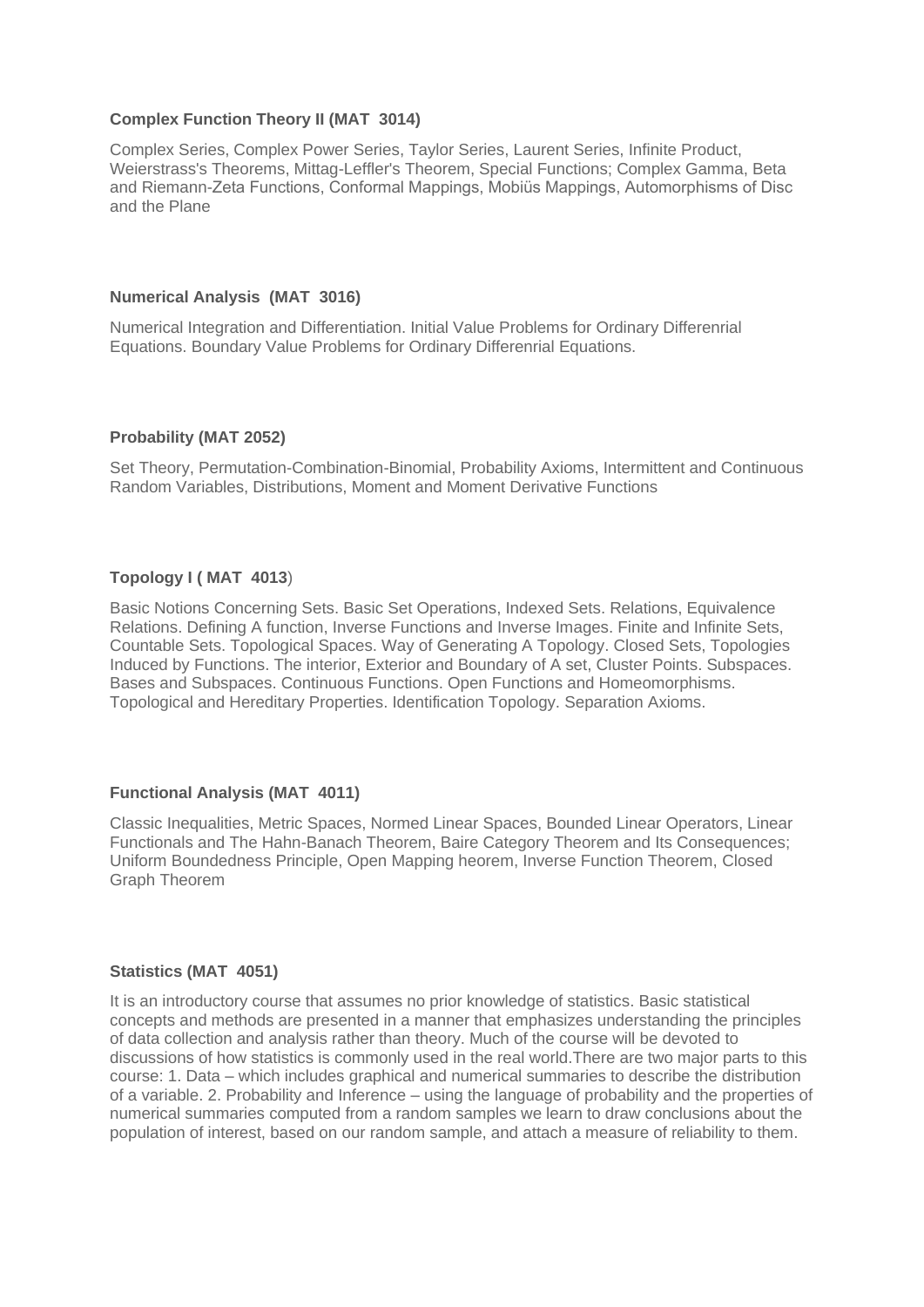# **Real Analysis (MAT 4012)**

Open and closed sets of real numbers. Continuous functions, Borel sets. Lebesgue Measure: Introduction. Outer measure. Measurable sets and Lebesgue measure. Measurable functions. Littlewood's three principles. The Lebesgue Integral: The Riemann integral. The Lebesgue integral of a bounded function over a set of finite measure. The linear spaces. The integral of a nonnegative function: The general Lebesgue integral. Differentiation: Differentiation of monotone functions. The classical Banach spaces: The Lp and lp spaces. The Hölder and Minkowski inequalities. Convergence and completeness. Bounded linear functionals on the Lp spaces.

# **Topology II ( MAT 4014**)

First axiom of Countability. Second axiom of Countability. Separable spaces. Compact spaces. Properties of compact spaces. Disconnected Spaces. Connected Spaces. More poperties of Connected Spaces. Finite Product Spaces. Base for a product space. Base for a product space. Finite product spaces and Second countability. Finite Product spaces and separability. Infinite product spaces. Hereditary and Topological proıperties in product spaces.

# **Mathematical Statistics (MAT 4052)**

Classical probability theory; discrete and continuous random variables; distribution functions; expectation; law of large numbers; central limit theorem; other applications; random sampling; estimation of parameters; hypothesis testing.

# **Tensor Calculus (MAT 4070)**

n-dimensional space. Transformation of coordinates. Covariant and contravariant vectors. Tensors of second order. Algebra of tensors. Symmetric and skew-symmetric tensors. Outer multiplication and contraction. Inner multiplication. Riemannian metric. Christoffel symbols and their properties. Covariant differentiation of tensors.

# **Insurance Mathematics (MAT 4057)**

Insurance economics,Interest accounts, Life insurance: the survival distributions and life tables,Life insurance and life annotes, Net premiums, Net premium equivalents, Capital insurance: damage tables, Net premium of various capital insurances.

# **Projective Geometry (MAT 3035)**

Euclidean Geometry and Other Geometry, Geometry; Euclidean geometry Various geometrical constructions, Primitive concepts, Affine planes, Projective planes Relationships between Afine and Projective planes and Lower planes, Other Geometrical constructions, Dezarg, Pappus and Fano planes, Dezarg planes, Papus planes, Projective planes on partition rings, Fano axiom: Projective planes that provide and maintain this axiom, Transformations in projective planes, Isomorphism, One Dimensional Transformations in Projective Planes, Perspectivity and Projections.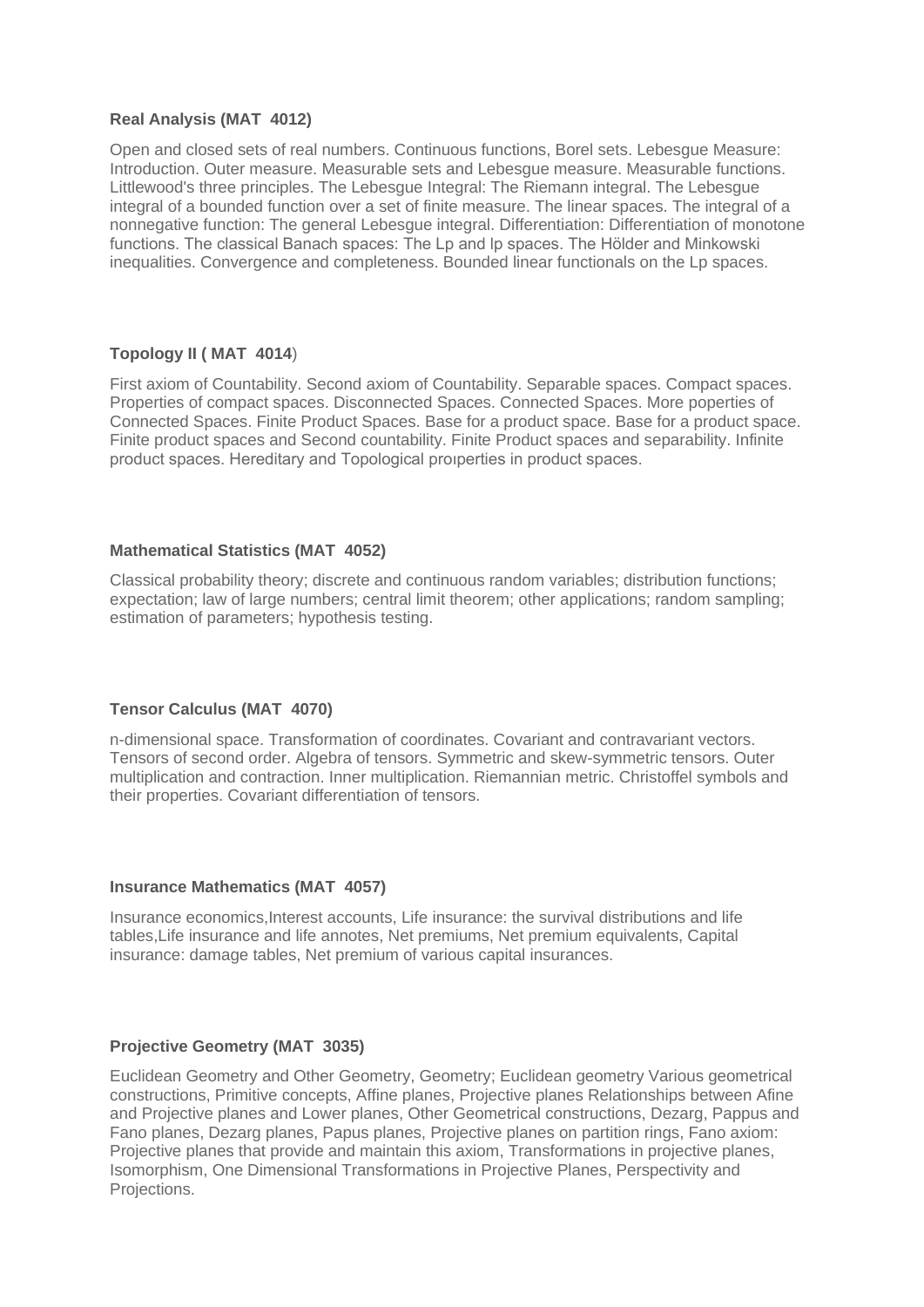#### **Mathematics and Nature (MAT 3092)**

Zenon's paradoxes, Philosophical questions such as "Is there mathematics in nature, mathematical concepts being creation or discovery", Probability theory, Games, Geometry, Combinatorial calculations, Number theory, Arithmetic.

# **Foundation of Business (MAT 4067)**

It is based on giving basic information, based on examples from the relevant literature and practice, on concepts related to modern management and business used in an enterprise.

# **History of Science (BSB 1015)**

Science in old Age Evaluation of the science from the near - east cvilizations to untill now Civilization of Helen-İyon Science in period of Roma Science in Middle Age World of Christianity Science in Periods of İslamic and Turkish ( Period of the World of eastern İslamic-Türk ) Science in Periods of İslamic and Turkish ( Period of the World of west ern İslam-Türk )İ Entrance of Turkısh people to Islamism and Scientific activities in that period Science in near Age The Renaissance and Science Scientific Revoluation and enlightenment Age Science in Ottomans ( Period of modernist and traditionalist ) Study of Science in near Age and western İn period of Turkısh Republic , science in Turkey

# **Introduction to Career (IK 4065)**

To determine self-knowledge, values, vision and mission, brain work, career strategy development

# **Career (IK 4066)**

To determine self-knowledge, values, vision and mission, brain work, career strategy development

# **Set Theory (MAT 3023)**

Set Operations,Examples on set Operations,Continuation of Examples, Algebra of Sets, Boolean Algebra, Ordered Couples, Relations, Functions, Equivalence Relations, Equipotent sets, Cantor's Theorem, Characteristic function, simple function,Family of Sets,Lower and Upper limit sets, Continuation of Lower and Upper limit sets, Sequence of sets with couple indices, Examples

# **Introduction to Optimization (MAT 4063)**

Vector Spaces an Matrices, Transformation, Unconstrained Optimization, Linear programming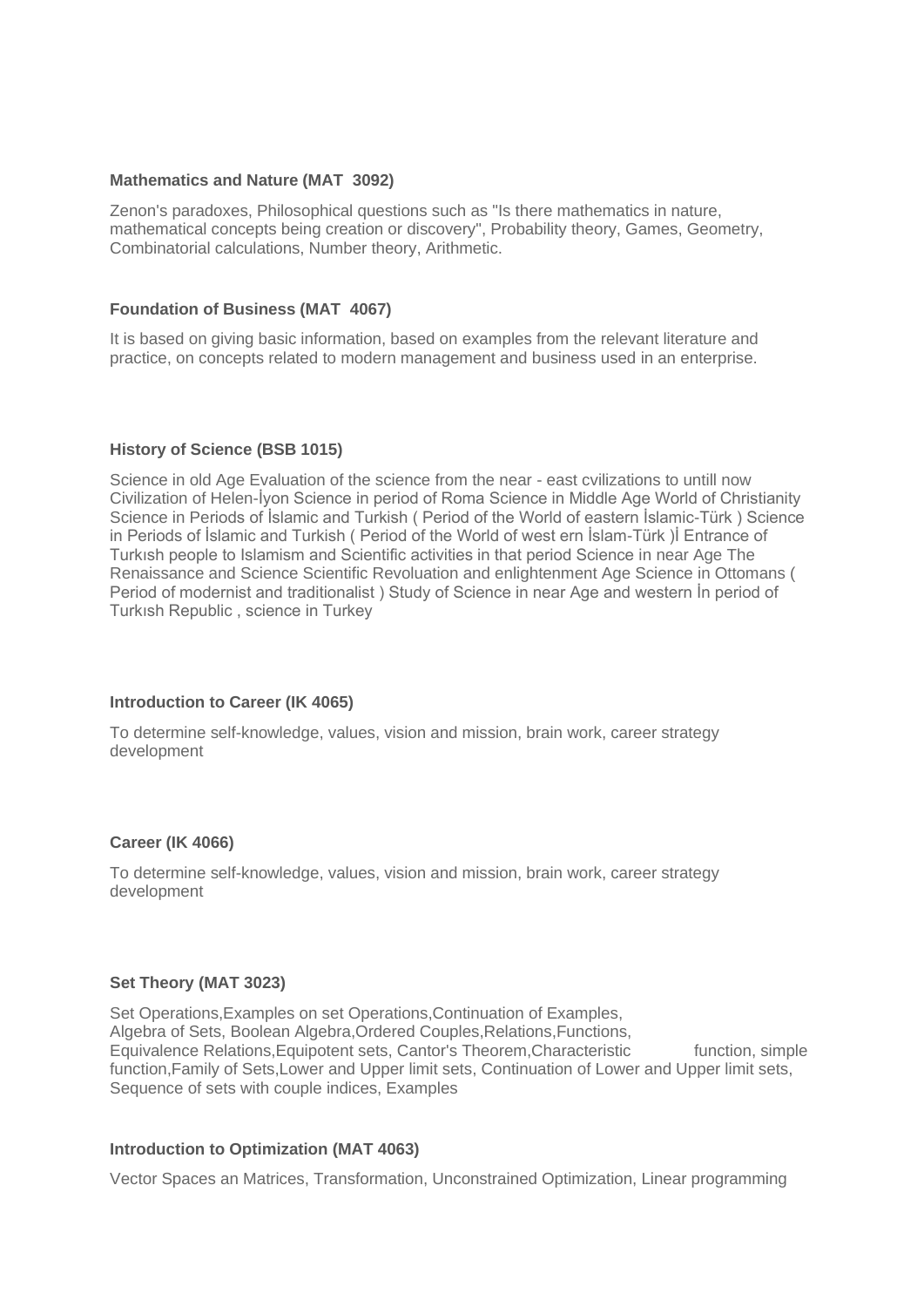# **Optimization (MAT 4064)**

Vector Spaces an Matrices, Transformation, Unconstrained Optimization, Linear programming

# **Riemannian Geometry (MAT 4071)**

Coordinate transformations, covariant and contravariant tensors, metric tensor, Riemannian metric , Riemannian spaces, Christoffel symbols, covariant derivative, Levi-Civita connection, curvature of any curve, geodesics, parallel shifting, geodesic and Riemannian coordinates, the Riemannian curvature tensor, Ricci tensor, some special Riemannian surfaces (Einstein, symmetric, recurrent spaces, ...), hypersurface, second fundamental form, Gauss and Mainardi-Codazzi equations.

# **Integral Equations (MAT 4046)**

Introduction for integral equations, classification of integral equations. Linear and non linear integral equations, Fredholm and Voltera integral equations. Method of successive aproximations. Applications to ordinary differential equations.

# **Community Service Practices (THU 100)**

Pre-instruction for Developing Projects Determinig the Issue of Project and Planning Developing Projects Performing Projects Presentation of Projects Evaluation of Projects

# **History of Mathematics (MAT 3038)**

Early number systems and symbols.Mathematics in early civilizations, Egyptian mathematics. Mathematics in early civilizations, Babylonian mathematics. Mathematics in early civilizations, Babylonian mathematics. Beginnings of Greek Mathematics. Alexandrian School: Euclid. Euclid and the elements. Euclid's number Theory. Eratosthenes. Archimedes. Estimating the value of pi. Apollonius of Perga:The Conics

# **Introduction to Special Functions (MAT 4047)**

Special functions related with the Gamma function. Laguerre equation and its solution. Generating function. Orthogonality properties of Laguerre polynomials. Recurrence relations between Laguerre polynomials and their derivatives. Hermite equation and its solution. Generating function. Orthogonality properties of Hermite polynomials. Recurrence relations between Hermite polynomials and their derivatives. Chebyshev differential equation and Chebyshev polynomials. Gegenbauer and Jacobi polynomials. definition of Hypergometric function and relation between hypergeometric function and other special functions.

# **Special Functions (MAT 4048)**

Special functions related with the Gamma function. Laguerre equation and its solution. Generating function. Orthogonality properties of Laguerre polynomials. Recurrence relations between Laguerre polynomials and their derivatives. Hermite equation and its solution. Generating function. Orthogonality properties of Hermite polynomials. Recurrence relations between Hermite polynomials and their derivatives. Chebyshev differential equation and